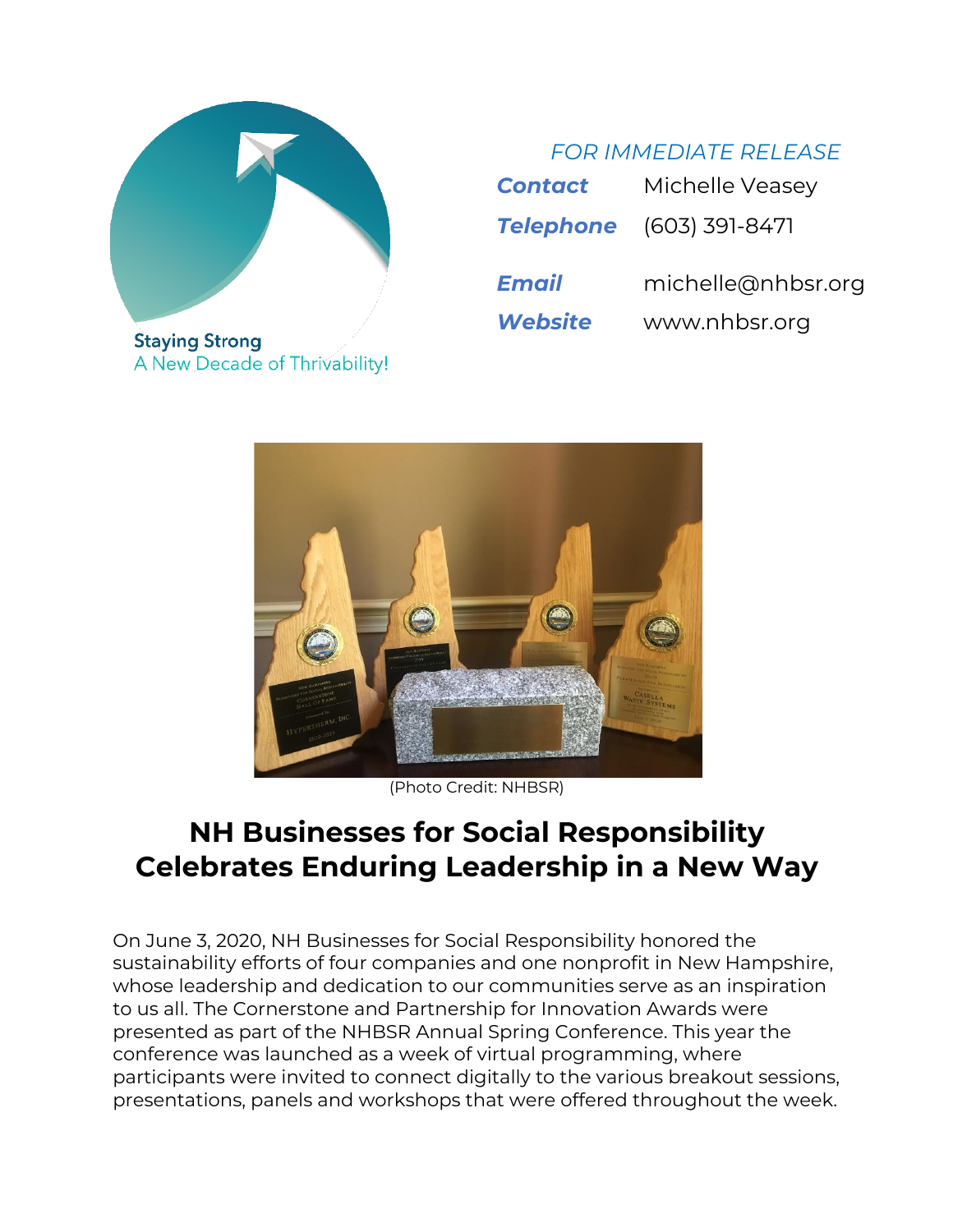During the Awards Celebration and Networking Reception, NHBSR recognized the following companies for their exemplary contributions to promoting sustainability/social responsibility in NH, a few examples of their robust efforts are highlighted here:

### Casella Waste Systems and Goodwill of Northern New England *2020 Partnership for Innovation Award Winners*

Casella and Goodwill are collaborating on work that prioritizes both the sustainability of the earth and its people. Goodwill's Job Connection program helps to break down barriers to employment and, through partnering with companies like Casella, helps people with complicated lives find stable jobs. Casella's jobs, in turn, provide the greater community with expertise in and access to better resource management, including best practices in recycling and reusing material goods. Casella's partnership with Goodwill has helped the nonprofit reuse and recycle more than 60 million pounds of goods every year.

## **Stonyfield**

#### *2020 Cornerstone Award Winner*

Stonyfield is the leading organic yogurt maker in the world and an early adapter of sustainability innovation and leadership. The manufacturer began recycling and measuring water and energy use in the early 90's and is among one of the first companies to commit to a 30% reduction in Greenhouse Gas Emission by 2030, validated by the Science Based Targets Initiative (SBTI). In addition to advocating on policy issues at the state and federal level on agriculture, organic standards, clean energy and climate, Stonyfield supports local communities through donations, volunteering and educational resources.

#### Monadnock Paper Mills

#### *2020 Cornerstone Hall of Fame Inductee*

Monadnock Paper Mills is the oldest continuously operating paper mill in the US. Manufacturing products that are carbon neutral, the 200 year old paper mill has a Green Team that, supported by executive management, leads impact reduction projects around energy, water, waste and products throughout the company. Monadnock's onsite water treatment facility release affluent that is cleaner than the Contoocook river it flows into and offers just one example of the company's unwavering sustainability commitments. The paper mill invests extensive efforts in educating its stakeholders, the public and students about sustainability best practices and helps other companies develop and articulate their own sustainability journeys.